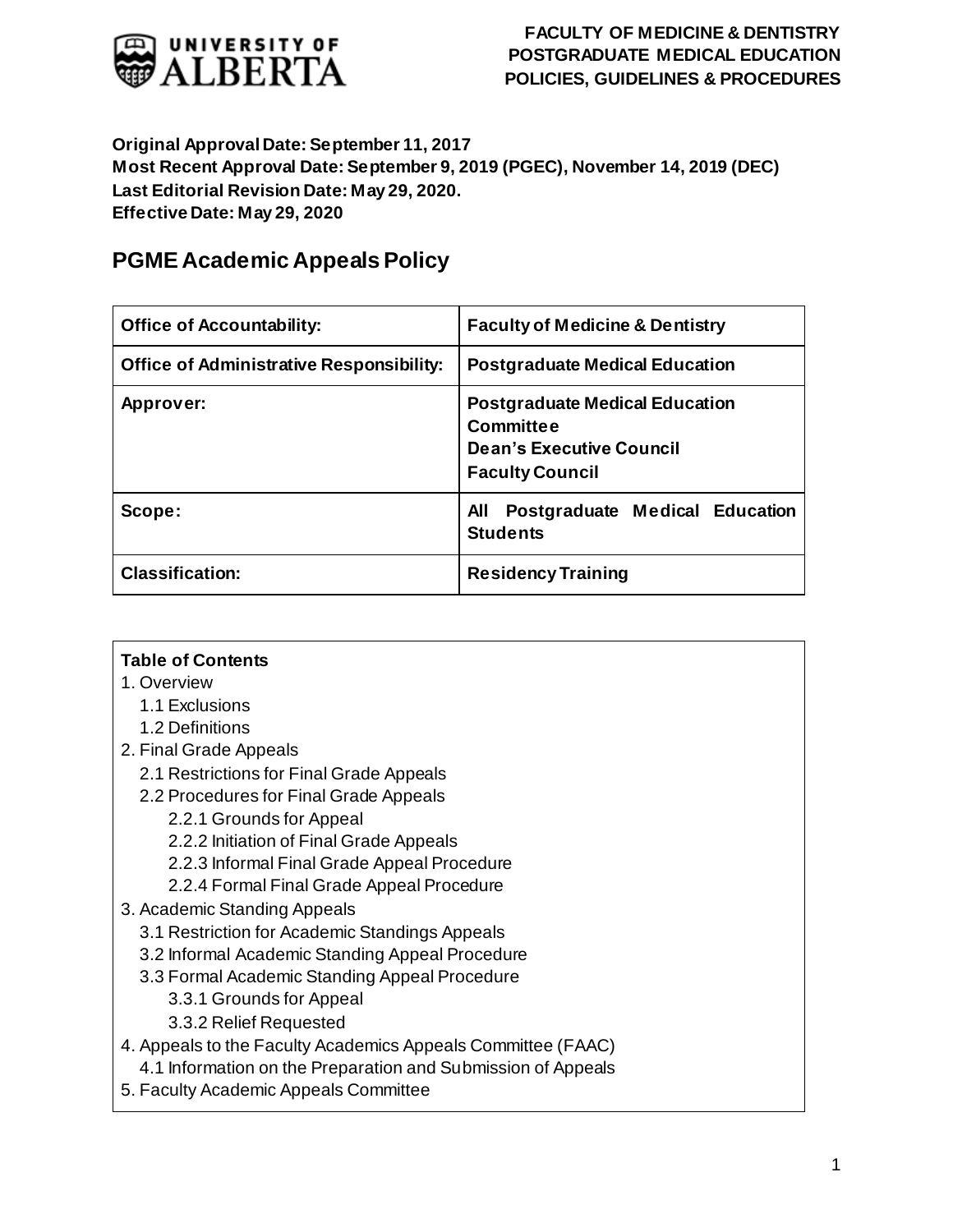5.1 Authority of the FAAC 5.2 Jurisdiction of the FAAC 5.3 Powers of the FAAC 5.4 Composition of the FAAC 5.5 Terms of Office for the FAAC Members 5.6 Constituting the Panel to Hear an Appeal 6. FAAC Procedures 6.1 Procedures Prior to an FAAC Hearing 6.2 The FAAC Hearing Date 6.3 Procedures at the FAAC Hearing 6.4 FAAC Suggested Hearing Procedures 6.5 Communicating the Decision of the FAAC 6.6 Confidentiality of Hearing and Material 7. Service and Notification 8. Amendment of the Policy

### **1. Overview**

All postgraduate medical trainees are registered as graduate students in the Office of Postgraduate Medical Education in the Faculty of Medicine & Dentistry.

This document sets out informal and formal appeal procedures regarding:

a. A final grade assigned for a Postgraduate Medical Education (PME) rotation or course taken by PME Students that are offered by the Faculty of Medicine & Dentistry; and

b. Academic Standing matters for Postgraduate Medical Education (PME) Students in the Faculty of Medicine & Dentistry.

Section 2.0 Grade Appeals of this document describes the procedures for appeal of a final grade (usually a global rating) assigned for PME rotations or courses taken by PME Students that are offered by the Faculty of Medicine & Dentistry.

Section 3.0 Academic Standing Appeals of this document describes the procedures for Academic Standing appeals. These procedures apply only to PME Students registered in the Faculty of Medicine & Dentistry.

#### **1.1 Exclusions**

Denial of admission/re-admission to the Faculty of Medicine & Dentistry is not subject to appeal. For University-wide policy in this area, see Section 13.5.5 of the University of Alberta Calendar Appeal from Admissions and Readmission Decisions.

Application for entry-level postgraduate positions in all Primary Certification Programs is made through the Canadian Resident Matching Service (CaRMS) in the final year of medical school.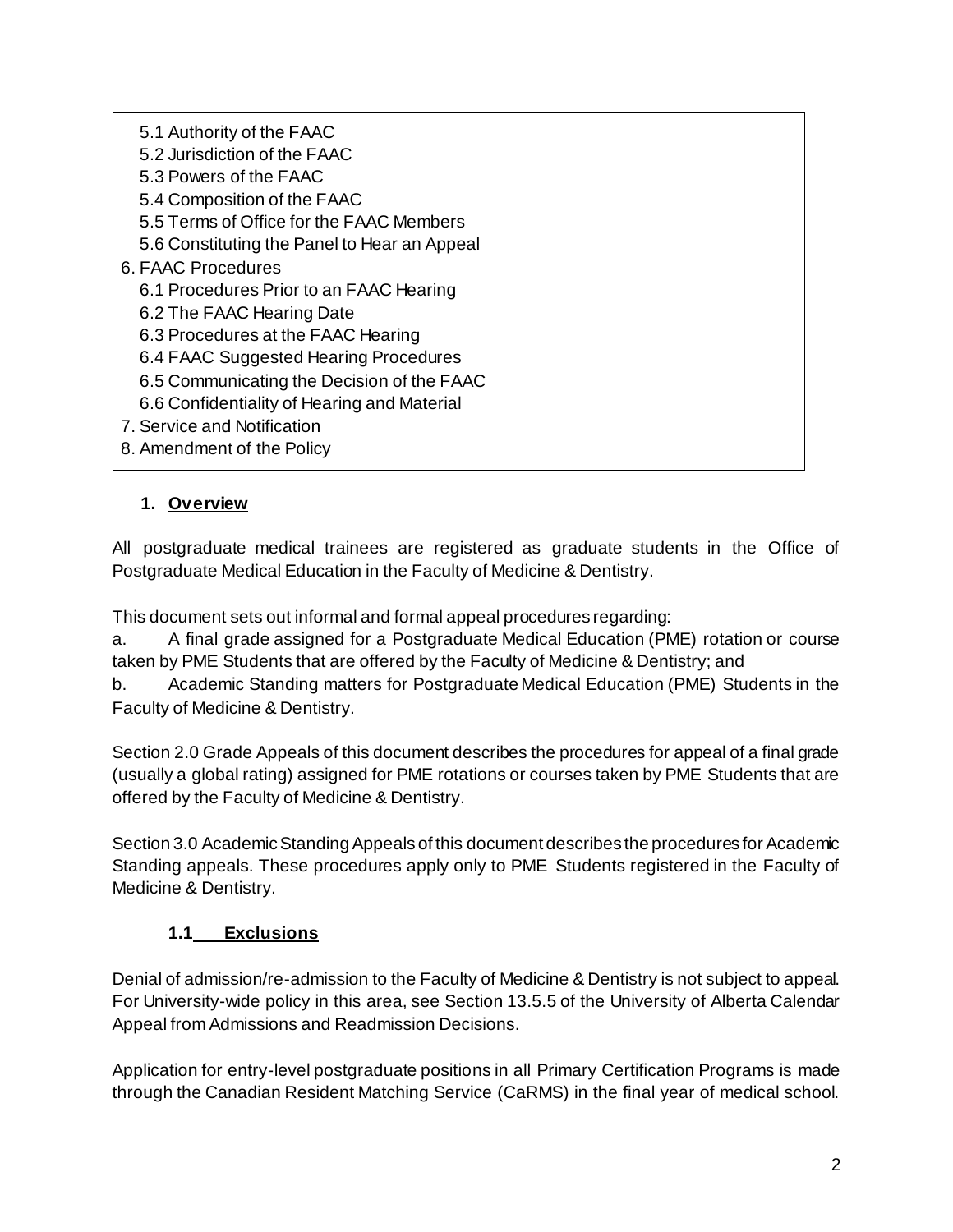Once a Student is matched with the medical school and is admitted as a PME Student in the Faculty of Medicine & Dentistry, the program determines the sequence and location of training ensuring opportunities for each student to achieve required competencies. This is not subject to appeal.

Program decision for Remediation or training modification is considered a type of relief being granted with written conditions by the Program, and therefore not subject to appeal.

Written conditions of Remediation are based on pedagogical principles for attainment of needed competencies, and therefore not subject to appeal. In case of dispute over the written conditions of the Remediation, the Postgraduate Medical Education Office has established an Academic Review Board to provide binding, third party arbitration on the written conditions of the Remediation.

The FITER is a comprehensive summary of resident performance and an attestation requested by the RCPSC for eligibility for certification examination. The content and its completion is not subject to appeal.

## **1.2 Definitions**

Definitions listed below apply to this document only, with no implied or intended University-wide use:

- **"Academic Standing"** means any matter covered in the Faculty's academic standing regulations as approved by GFC, its Executive or the GFC Academic Standards Committee (ASC) and as published in the University calendar. Academic Standing comprises such matters as continuation in a program, promotion, graduation, and the requirement for a student to withdraw. Unless stated otherwise, changes to academic standing regulations affect new students, continuing students, and students readmitted to a program or Faculty. Students should refer annually to the University calendar and the Faculty of Medicine and Dentistry webpage for the Academic Standing regulations governing their degree programs. (University Calendar, Section 23.6)
- **"ARB"** means the Academic Review Board.
- **"Advisor"** means a person who will assist the Appellant or the Respondent during the appeal process. Assistance may be provided by the Office of the Student Ombuds, Office of Advocacy and Wellbeing (OAW), Student Legal Services, legal counsel or another advisor of the Appellant's or Respondent's choice.
- **"Appellant"** means a Student appealing a decision of the Faculty of Medicine & Dentistry regarding his or her Academic Standing or a final grade in a rotation or a course.
- **"Chair"** means the Chair of the Faculty of Medicine & Dentistry's Academic Appeals Committee.
- **"CFPC"** is the College of Family Physicians of Canada. The body is responsible for program accreditation, resident credentials and resident certification for Family Medicine education programs.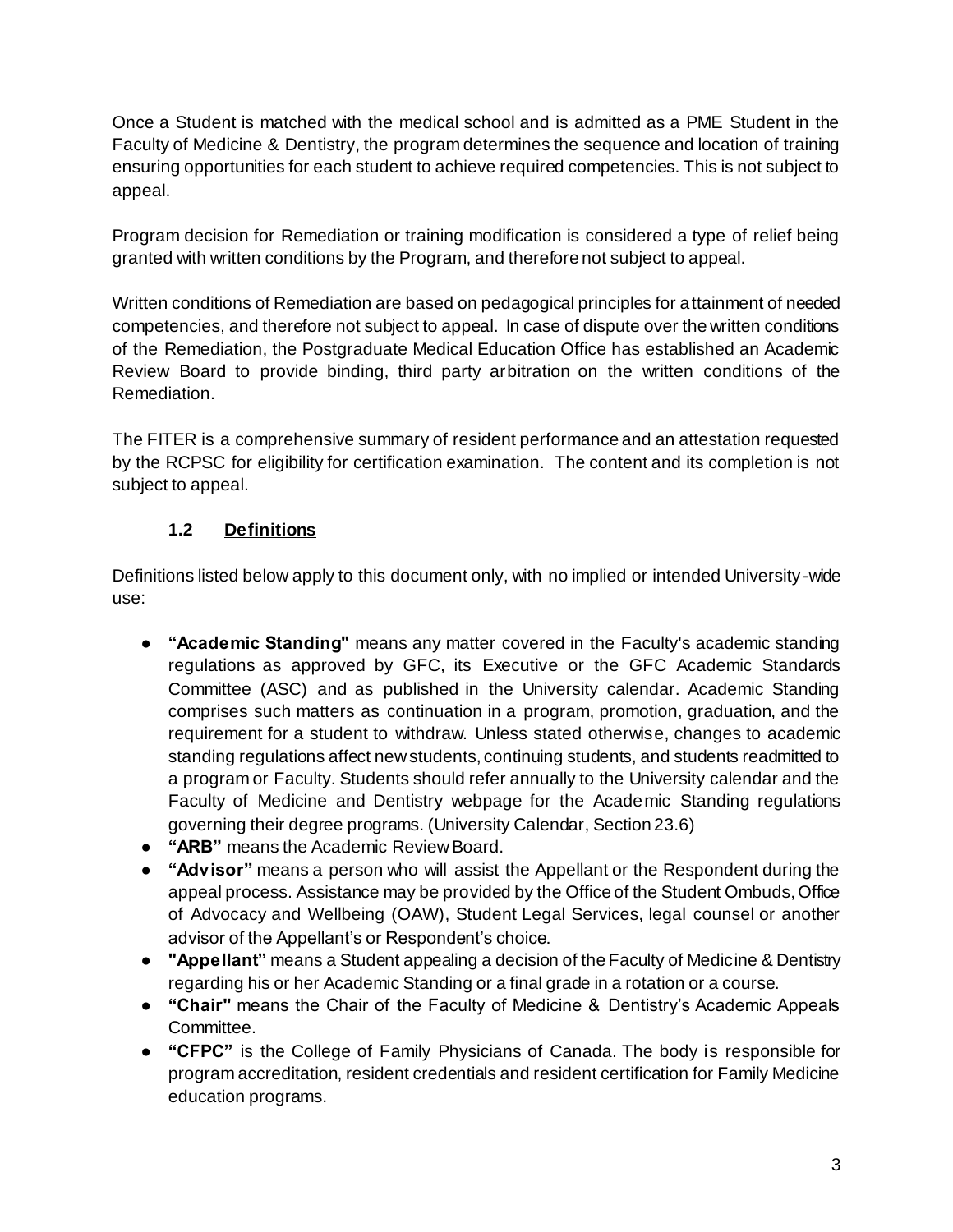- **"Dean"** means the Dean, or delegate, of the Faculty of Medicine & Dentistry.
- **"Evaluation of Performance"** means the periodic assessment of the clinical skills, knowledge, and attributes of a PME Student, as conducted by the Residence Program Committee within a clinical discipline.
- **"Faculty"** means the Faculty of Medicine & Dentistry (FoMD) and includes any person or body who has exercised, is exercising, or will exercise any power of the Faculty with respect to final grades and Academic Standing ("faculty" used in the lower case means staff with Faculty appointment).
- **"FITER"** means the final in-training evaluation report.
- **"GFC"** means General Faculties Council. The University's governing body that has statutory authority over academic matters and student affairs.
- **"GFC AAC"** means the General Faculties Council Academic Appeals Committee.
- "**Graduation**" means completion of residency training.
- **"ITER"** means the in-training evaluation report.
- **"Notification"** means the delivery of documentation pertaining to a Final Grade or an Academic Standing decision as outlined in Section 7: Service & Notification.
- **"OAW"** means Office of Advocacy and Wellbeing in the Faculty of Medicine & Dentistry.
- **"PME"** means Postgraduate Medical Education.
- **"PME Student1"** is a Postgraduate Medical Education "Resident" or "Fellow" or "Diplomate" defined as follows:
	- **"Resident"**: A post-M.D. trainee registered in an approved postgraduate training program whose training for that contract term is credited towards certification by the Royal College of Physicians and Surgeons (RCPSC) or the College of Family Physicians of Canada (CFPC).
	- **"Fellow"**: A post-M.D. trainee registered with the Postgraduate Medical Education (PGME) Office who is pursuing supervised clinical and/or research training which is not credited towards fulfilling certification eligibility requirements of existing residency programs recognized by the RCPSC or the CFPC.
	- **"Diplomate"**: A post-M.D trainee who is certified in a primary specialty of a certifying college and whose training for the contract term is credited towards a diploma from the RCPSC.
- **"Panel"** means, the FAAC members constituted to hear an appeal as set out in Section 5.6 of this policy.
- **"Panel Member"** means the Chair, or a member of the Panel of Faculty Members or the Panel of Students, as set out in Section 5.4 of this policy.
- **"Program Director"** is the individual appointed by the RCPSC or CFPC, and the University, as the University faculty member most responsible for the overall conduct of the residency program in a given discipline and is responsible to the Head of the Division and Department and to the Associate Dean, Postgraduate Medical Education. As necessary, the Program Director may delegate responsibility for resident activities.
- **"Public Safety"** may include, but is not limited to, protection from behaviour(s) of a Student as a result of mental illness, harassment by a Student or other perceived violent or disturbing behaviour by a Student.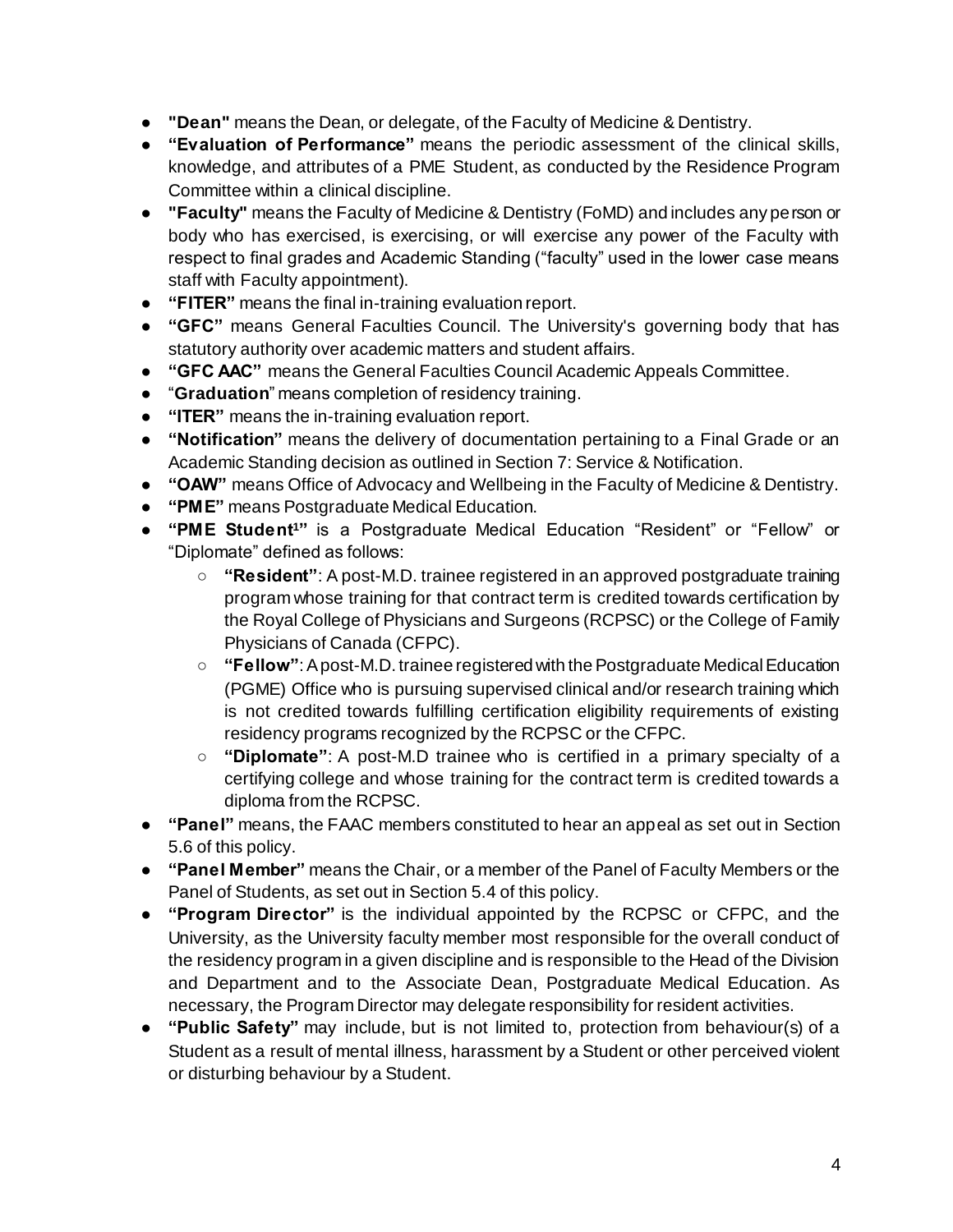- **"RCPSC"** means the Royal College of Physicians and Surgeons of Canada, the body responsible for program accreditation, Resident credentials, and Resident certification for specialty medicine and surgery education programs.
- **"RPC"** means the Residency Program Committee (also known as Residency Training Committee (RTC), which oversees the planning for the residency program and overall operation of the program to ensure that all requirements as defined by the national certifying colleges are met; this includes recruitment of residents, evaluation of residents, on-going evaluations of the program including individual clinical supervisors.
- **"Respondent"** means the Program Director or delegate who responds to an appeal on behalf of the Faculty.
- **"Rotation Supervisor"** means the faculty member who has direct responsibility for a PME Student's clinical academic program during the rotation or training experience, including the completion of end of rotation assessment.
- **"University"** means the University of Alberta.
- **"Vice-Dean, Education"** means the senior faculty officer responsible for all facets of education in the Faculty of Medicine & Dentistry. The Vice-Dean, Education, acts under delegated authority from the Dean to oversee Faculty of Medicine & Dentistry student appeals.
- **"Working Day"** is defined as a day on which University administrative offices are open. The day preceding the Christmas holiday period shall not be considered a Working Day for appeal deadlines.
- **"Written Reasons"** is a brief written summary of the arguments and evidence presented at the FAAC hearing along with the reasons for the decision.

## **2. Final Grade Appeals**

There is an informal level of appeal and a final level of formal appeal for final grades<sup>2</sup> in the FoMD. Before launching a formal appeal, Students shall try to resolve the issue concerning the grade assigned by working through the informal grade appeal procedure outlined in Section 2.2.3. The informal process is meant to precede and to avoid the need for formal appeal, but does not preclude a formal appeal to the FAAC. Students must have exhausted the informal grade appeal process before appealing to the Faculty Academic Appeals Committee (FAAC).

For the purposes of this policy, final grade appeals apply to clinical rotations FoMD courses outlined in Section 231 of the University Calendar. For clinical rotations, the grade assigned is usually designated as an end of rotation/training experience global rating.

## **2.1 Restrictions for Final Grade Appeals**

Students who have been charged under the Code of Student Behaviour and have been given a sanction that affects their grade in the course are subject to the restrictions set out in Section 30.5.1 of the Code of Student Behaviour:

[http://www.governance.ualberta.ca/CodesofConductandResidenceCommunityStandards/Codeo](http://www.governance.ualberta.ca/CodesofConductandResidenceCommunityStandards/CodeofStudentBehaviour.aspx) [fStudentBehaviour.aspx](http://www.governance.ualberta.ca/CodesofConductandResidenceCommunityStandards/CodeofStudentBehaviour.aspx)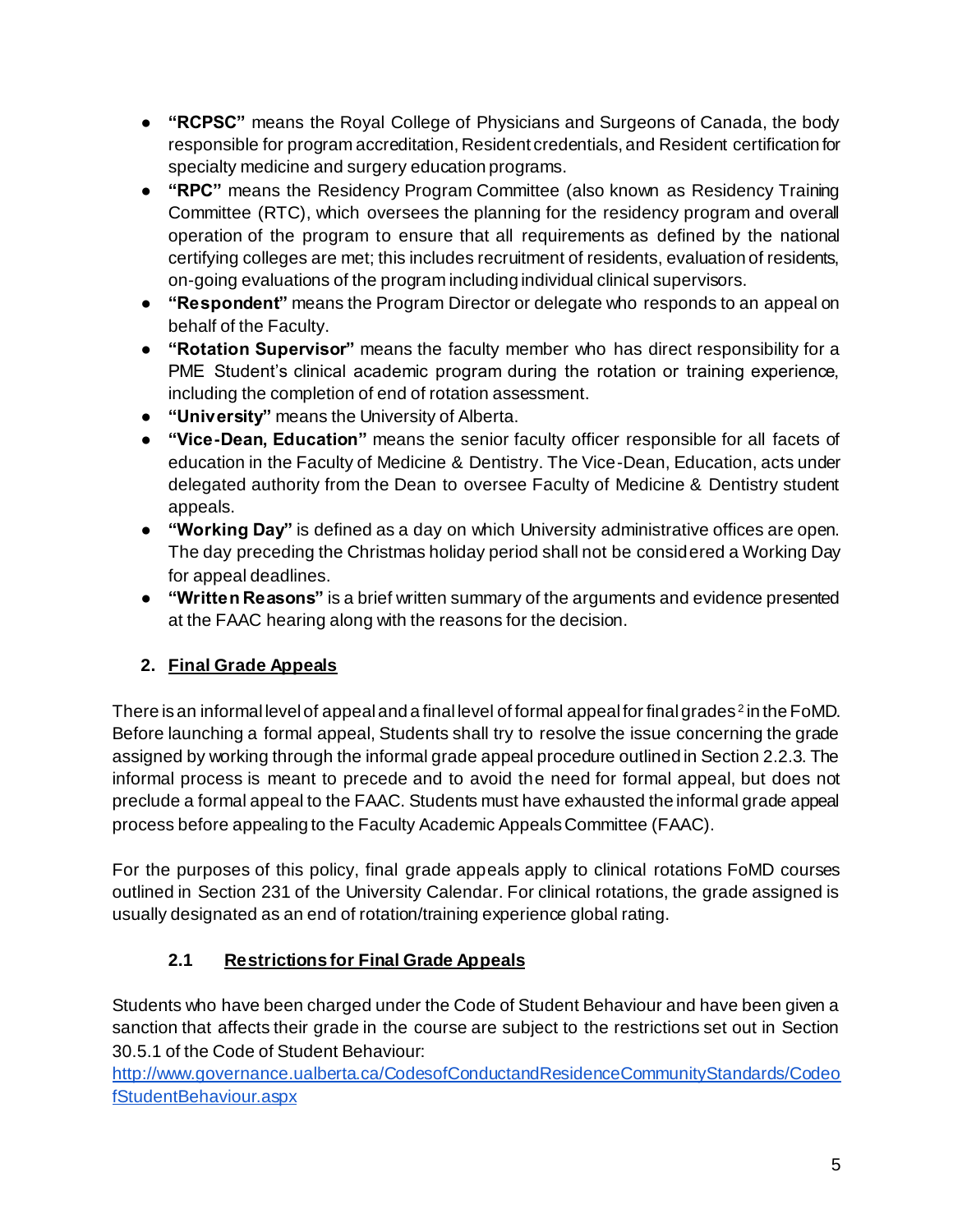## **2.2 Procedures for Final Grade Appeals**

### **2.2.1 Grounds for Appeal**

The final grade assigned in a course may be appealed by the Student on the following grounds, which may include, but are not limited to:

- A. procedural errors;
- B. the Student believes that there were extenuating circumstances having a bearing on his or her performance that were not known;
- C. the Student believes that all factors relating to his or her performance were not adequately considered;
- D. bias or discrimination against the Student.

If the grounds for appeal relate to extenuating circumstances, the Student should articulate in writing the extenuating circumstances he or she has faced. The Student should be specific and support the assertions with facts. The Student may, however, also provide verbal explanations at the time of the appeal hearing.

Documentation in support of the grounds for appeal must be submitted, where relevant. Examples of documentation that could be provided include: medical documentation, a death certificate, a statutory declaration in the case of domestic affliction (for example domestic abuse, primary care of a family member), or letters of support testifying to the Student's academic potential are examples of documentation that could be included.

## **2.2.2 Initiation of Final Grade Appeals**

There are deadlines for the initiation of informal and formal grade appeals. Late grade appeals will not be considered. Informal grade appeals must be initiated within fifteen (15) working days of the grade being presented in person to the Student by the Program Director or a designate. Failing resolution of any informal grade appeal, formal grade appeals must be submitted to the Faculty Academic Appeals Committee (FAAC) by the student with complete documentation within fifteen (15) working days of the deemed receipt of the Program Director's written notification of decision.

Under the terms of this policy, written notification may be effected by electronic mail, pick-up, by mail, or by courier, see Section 7.0 Service and Notification.

## **2.2.3 Informal Final Grade Appeal Procedure**

Informal grade appeals by the Student to the Program Director must be initiated within fifteen (15) Working Days of the final grade being presented in person to the Student by the Program Director or a designate.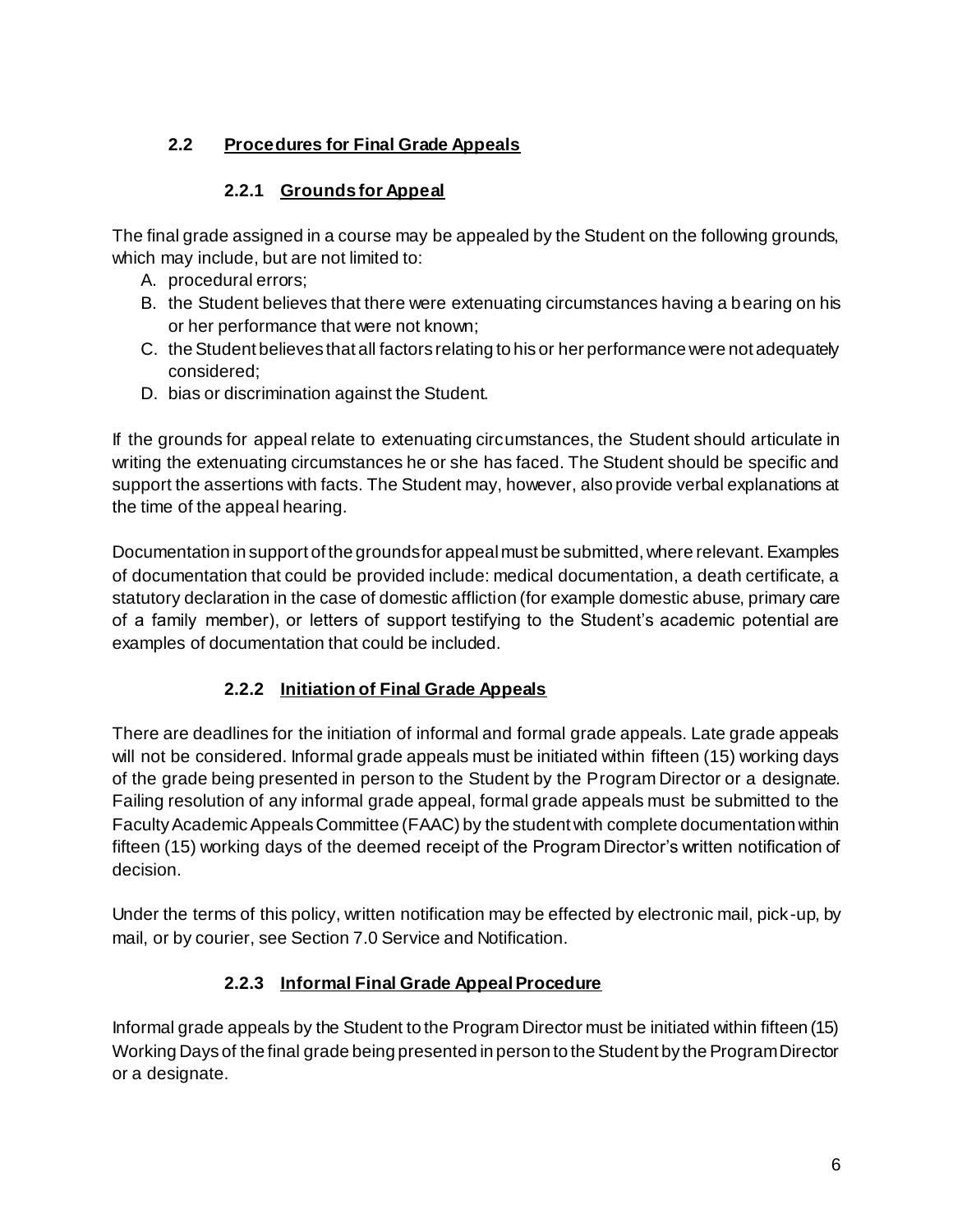The Program Director will provide the Student with an opportunity to meet and discuss any extenuating circumstances that may have affected the Student's grade in the course. The Student is encouraged to bring to this meeting an advisor from the Office of Advocacy & Wellbeing (OAW) or a representative from the Office of the Student Ombuds.

The Program Director will take any steps he or she deems necessary in making a determination regarding the Student's grade in the course or rotation and will advise the Student in writing of his or her decision, normally within fifteen (15) Working Days of meeting with the Student.

The Program Director has the ability to uphold the appeal.

In the event that the Program Director denies the appeal, the Student will be advised of his or her right of a formal appeal to the Faculty Academic Appeals Committee within fifteen (15) Working Days of deemed receipt of the Program Director's written decision.

The Program Director shall further advise the Student that:

- A. any formal appeal must be submitted to the Vice-Dean, Education, in the Faculty of Medicine & Dentistry, 2J2 Walter C Mackenzie Health Sciences Centre;
- B. the Student has the right to the assistance of an Advisor.

## **2.2.4 Formal Final Grade Appeal Procedure**

To initiate a formal grade appeal, the Student must complete the Academic Appeal Form attached as Appendix 1 to this policy, and submit it along with any and all supporting documentation to the Vice-Dean, Education, in the Faculty of Medicine & Dentistry, 2J2 Walter C Mackenzie Health Sciences Centre, within fifteen (15) Working Days of the deemed receipt of the Program Director's written notification of the decision.

Upon receipt of an appeal, Section 6.0 of this policy shall initiate the Faculty level appeal process. Section 5.0 of this policy sets out information regarding the Faculty Academic Appeals Committee (FAAC).

Decisions of the FAAC concerning grade appeals are final and binding. There is no further right of appeal to the GFC Academic Appeals Committee (GFC AAC). As noted in Section 1.4 of the University's Academic Appeals Policy, the GFC AAC has no jurisdiction to hear an appeal with respect to marks or grades awarded.

## **3. Academic Standing Appeals**

The Faculty of Medicine & Dentistry has established Academic Standings regulations approved by FoMD Faculty Council and by General Faculties Council (GFC) as published in the University Calendar.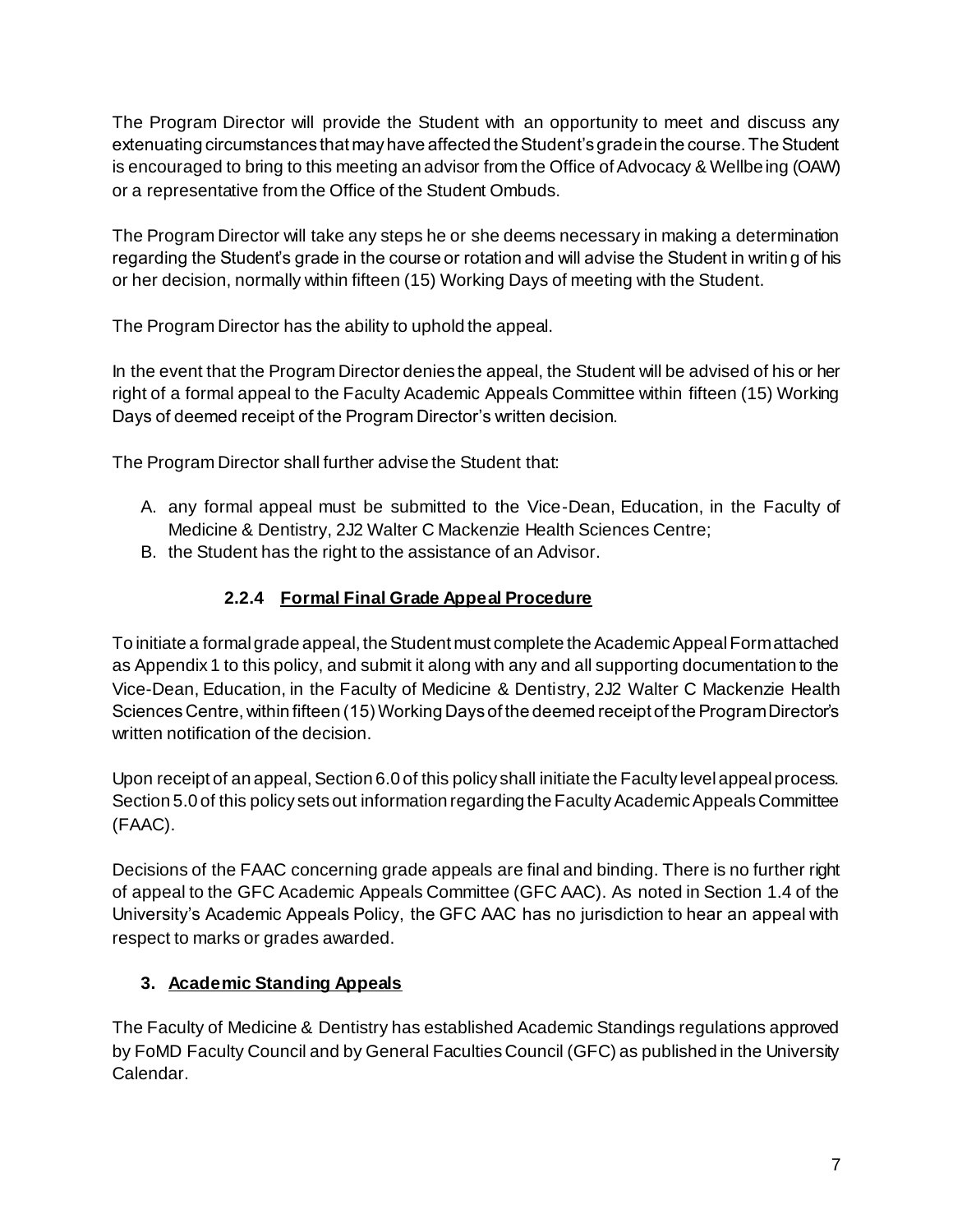The FoMD Faculty Council has delegated to the Program Director assisted by the Residency Program Committee (RPC) (hereinafter referred to as the RPC) the responsibility for applying the Academic Standings regulations in the review of Postgraduate Medical Education (PME) Students.

# **3.1 Restrictions for Academic Standing Appeals**

Section 114.14 of the University Calendar refers to the guidelines set out by the certifying colleges for clinical rotations and training experiences. The standards of academic performance required by a Student are not subject to appeal; however, the application of the standards is subject to appeal on appropriate grounds, as noted in Section 3.3.1 of this policy.

# **3.2 Informal Academic Standing Appeal Procedure**

Informal academic standing appeals by the Student to the Program Director must be initiated within fifteen (15) Working Days of the academic standing decision being presented in person to the Student by the Program Director or a designate. Upon receipt of the informal appeal, the Program Director, in consultation with the Associate Dean Postgraduate Medical Education, may name a designate to rule on the informal appeal.

The Program Director or designate will provide the Student with an opportunity to meet and discuss any extenuating circumstances or additional information that may have affected the Student's academic performance. The Student is encouraged to bring to this meeting an advisor from the OAW office or a representative from the Office of the Student Ombuds.

The Program Director or designate will take any steps he or she deems necessary in making a determination regarding the Student's Academic Standing and will advise the Student in writing of his or her decision, normally within fifteen (15) Working Days.

The Program Director or designate has the ability to uphold the appeal.

In the event that the Program Director or designate denies the appeal, the Student will be advised of his or her right to appeal to the Faculty Academic Appeals Committee within fifteen (15) Working Days of deemed receipt of the Program Director's written decision. The Program Director shall further advise the Student that:

- a. any formal appeal must be submitted to the Vice-Dean, Education, in the Faculty of Medicine & Dentistry, 2J2 Walter C Mackenzie Health Sciences Centre;
- b. the Student has the right to the assistance of an Advisor.

Section 5.2.3 states that "the FAAC shall have no jurisdiction to hear an appeal until the Student has exhausted all informal appeal processes available within the Faculty." The meeting with the Program Director or designate is the informal level of appeal for the purposes of the FAAC having jurisdiction to hear the appeal.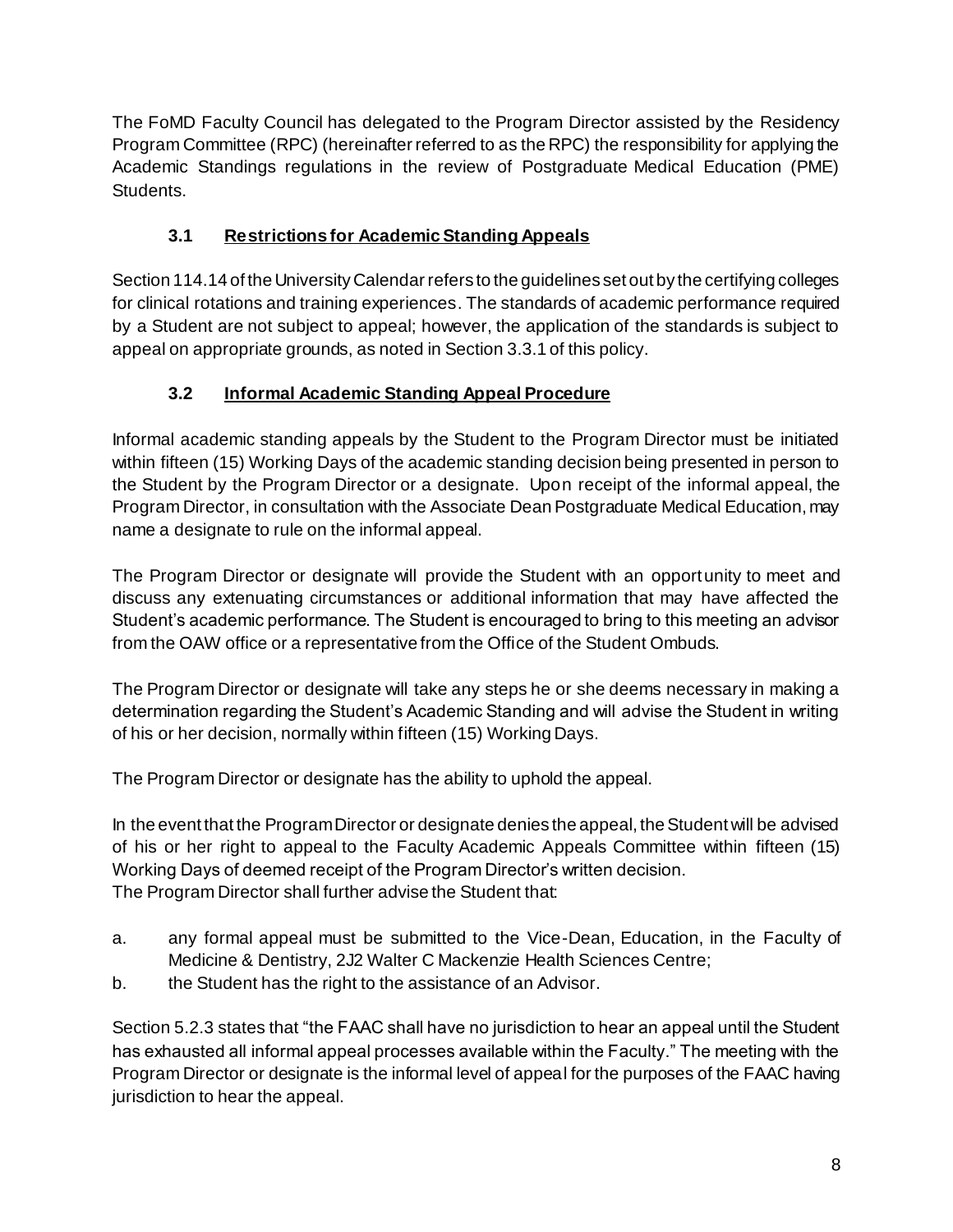## **3.3 Formal Academic Standing Appeal Procedure**

To initiate a formal Academic Standing appeal, the Student must complete the "Academic Appeal" form attached as Appendix 1 to this policy document, and submit it along with any and all supporting documentation to the Vice-Dean, Education, in the Faculty of Medicine & Dentistry, 2J2 Walter C Mackenzie Health Sciences Centre, within fifteen (15) Working Days of the deemed receipt of the Program Director's decision.

# **3.3.1 Grounds for Appeal**

Students who have had their academic performance adversely affected by an unusual or extraordinary circumstance or set of circumstances may appeal to the FAAC.

Decisions of the Program Director in the application of the Academic Standings regulations may be appealed by the Student on appropriate grounds, which may include, but are not limited to:

- A. procedural errors;
- B. the Student believes that there were extenuating circumstances having a bearing on his or her performance that were not known to the Program Director;
- C. the Student believes that all factors relating to his or her performance were not adequately considered;
- D. bias or discrimination against the Student.

If the grounds for appeal relate to extenuating circumstances, the Student should articulate in writing the extenuating circumstances he or she has faced. The FAAC would like to know if there was a single event or a number of events or incidents which led to the poor academic performance. The Student should be specific and support the assertions with facts. The Student may, however, also provide verbal explanations at the time of the appeal hearing.

Documentation in support of the grounds for appeal must be submitted, where relevant. Examples of documentation that could be provided include: medical documentation, a death certificate, a statutory declaration in the case of domestic affliction (for example domestic abuse or primary care of a family member).

The FAAC recognizes that due to the personal nature of the extenuating circumstances, the Student may not have provided this information at the informal level of appeal to the Program Director; if this is the case, the Student is to indicate what information that is being provided is new. In cases where a Student is required to withdraw, and is appealing his or her grade in one or more courses or rotations the Chair of the FAAC, in consultation with the Vice-Dean, Education, may decide to have the Student's appeal on both matters (the grade(s) and the Academic Standing) heard at the same time by the same FAAC. The Chair's decision is final and binding.

# **3.3.2 Relief Requested**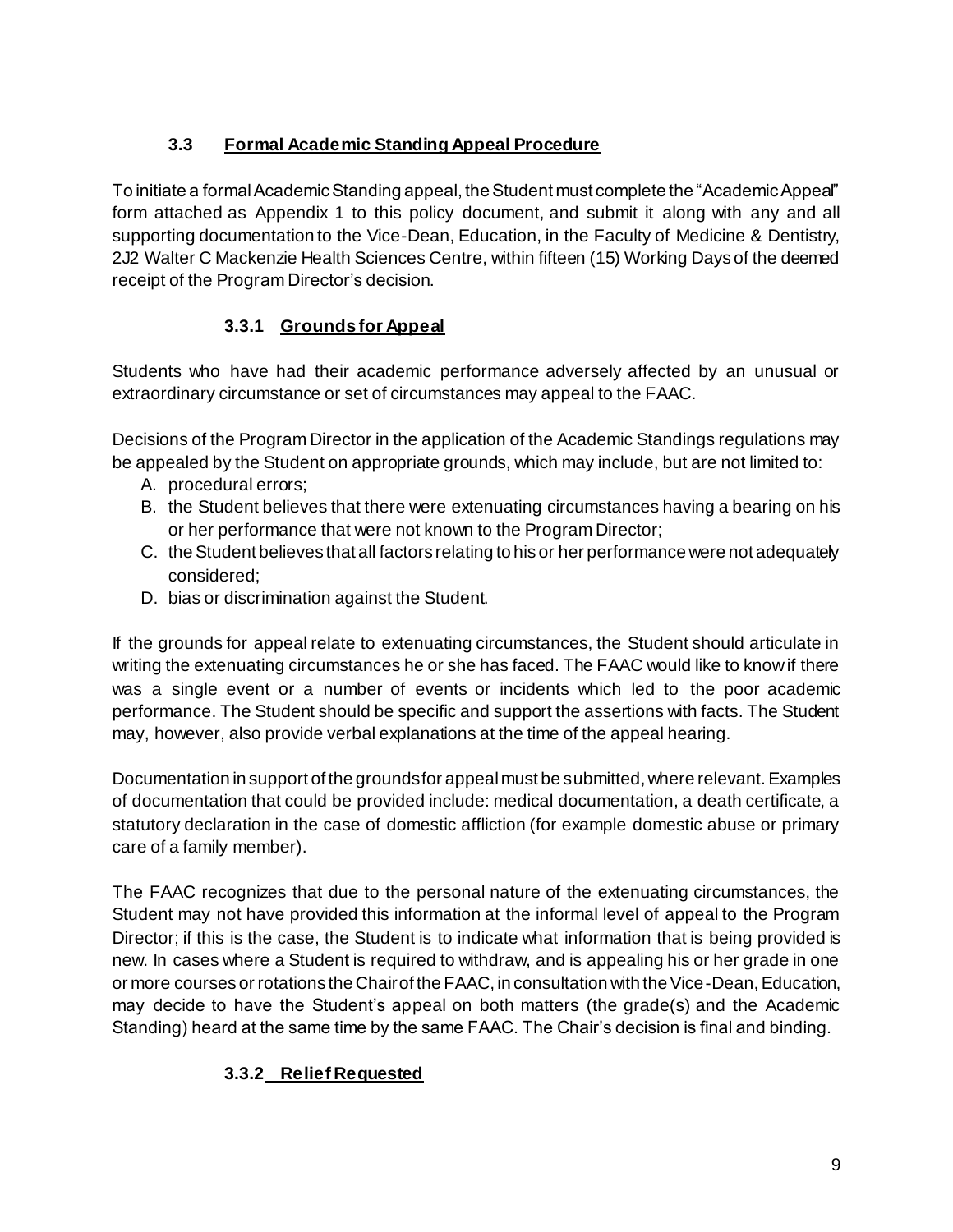The Student can state their preference for relief from most desirable to least desirable. For example, the Student could request an additional opportunity to demonstrate a satisfactory level of knowledge or performance; request remedial training or repeat remedial training, request monitoring, and/or request a leave of absence.

# **4. Appeals to the Faculty Academic Appeals Committee (FAAC)**

Upon receipt of an appeal, the Faculty level appeal process is initiated as noted in Section 6.0 of this policy. Section 5.0 of this policy sets out information regarding the Faculty Academic Appeals Committee (FAAC).

# **4.1 Information on the Preparation and Submission of Appeals**

Information on the submission of appeals, associated deadlines, and other process related matters is available from the Office of the Vice Dean Education, 2J2.07 Walter C Mackenzie Health Sciences Centre. Students wishing to consult the Vice-Dean, Education, should make an appointment, and may do so by contacting the executive assistant to the Vice Dean at 780-492- 5995.

Advice and assistance in the preparation and submission of appeals to the FAAC is available from the OAW office in the FoMD, Office of the Student Ombuds, Student Legal Services or any other Advisor a Student may choose.

# **5. Faculty Academic Appeals Committee (FAAC)**

# **5.1 Authority**

Section 29 (3) of the Post-Secondary Learning Act states that: "A faculty council may delegate any of its powers, duties and functions under this Act as it sees fit and may prescribe conditions governing the exercise or performance of any delegated power, duty or function, including the power of sub delegation."

The FoMD Faculty Council has established a Faculty Academic Appeals Committee (FAAC) and has delegated to the FAAC the right to hear final level of appeals from Students as set out in Section 5.2 and 5.3 of this policy. In accordance with Section 1.1.1 of the University's Academic Appeals Policy: "General Faculties Council is interested in ensuring that each Faculty at the University establish procedures whereby decisions affecting the Academic Standing of a Student may be reviewed and appealed within the Faculty."

# **5.2 Jurisdiction of the FAAC**

- 1. The FAAC shall hear and determine final grade appeals from Students.
- 2. The FAAC shall hear and determine appeals from Students registered in the Faculty of Medicine & Dentistry regarding adverse Academic Standing decisions. Academic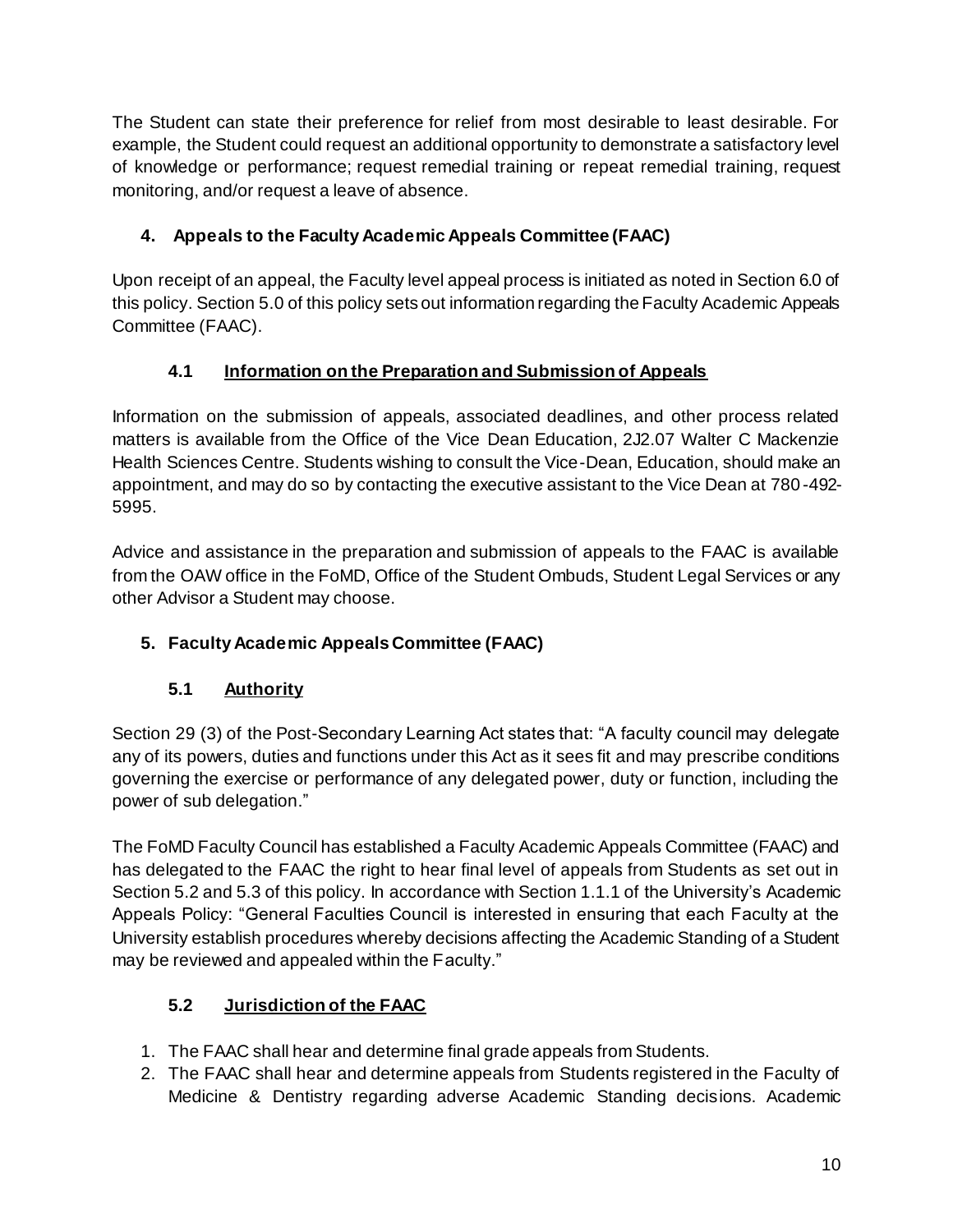Standing includes such matters as: requirement to withdraw; continuation in a program; promotion; and graduation.

- 3. The FAAC shall have no jurisdiction to hear an appeal until the Student has exhausted all informal appeal processes available within the Faculty.
- 4. The FAAC shall have no jurisdiction to hear an Academic Standing appeal where:
	- a. the Student was granted relief by the Faculty with written conditions and specified consequences should the conditions not be met; and
	- b. the Student was informed of both the right of appeal at the time the conditions were set and that, by not appealing the conditions and specified consequences, any further appeal rights were waived.
- 5. 5. The FAAC shall have no jurisdiction to hear an appeal with respect to:
	- a. a decision to refuse admission or readmission to the Program;
	- b. a discipline matter or a decision on Academic Standing arising from a discipline matter<sup>3</sup>;
	- c. a decision on Academic Standing arising from a Practicum Intervention, as defined and set out in the Practicum Intervention Policy<sup>4</sup>.
- 6. The FAAC shall hear an appeal from the Student against the same decision only once. However, Students who appeal an FAAC decision may come before the FAAC a second time if this is specifically requested in writing by the GFC AAC. For example, such a request may occur if new information has been produced.

# **5.3 Powers of the FAAC**

- 1. The decision of the FAAC shall be either:
	- a. to uphold (grant) the Student's appeal and grant relief;
	- b. to deny the appeal.
- 2. In cases where the FAAC upholds the Student's appeal, the FAAC has unfettered discretion to grant relief. In all cases, Students granted relief shall proceed with written conditions and specified consequences should the conditions not be met. Examples of relief may include, but are not limited to: providing a Student with an additional opportunity to demonstrate a satisfactory level of knowledge or performance; requiring that appropriate remedial training be satisfactorily completed; monitoring; and/or granting a leave of absence.
- 3. In cases where the FAAC grants other forms of evaluation, the standard to be met by the Student shall be determined by the RPC and the student notified at the earliest opportunity.
- 4. A Student can appeal either the decision of the FAAC and/or the conditions imposed by the FAAC. In either case the Student would need to appeal within fifteen (15) Working Days of the deemed receipt of the FAAC decision, to the GFC AAC as set out in the University's Academic Appeals Policy.

http://www.governance.ualberta.ca/en/StudentAppeals/AcademicAppealsPolicy.aspx.

# **5.4 Composition of the FAAC**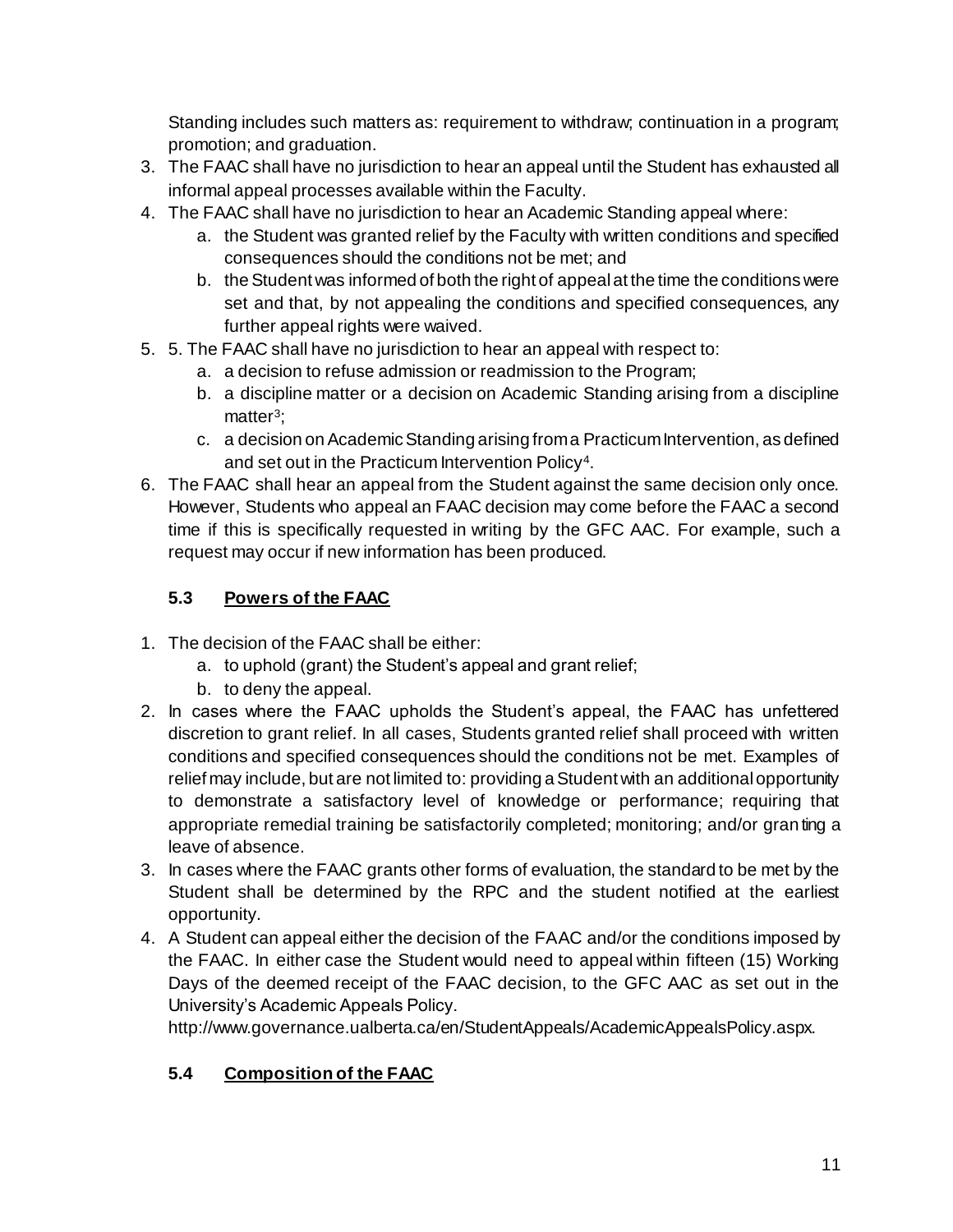The FAAC is comprised of the members as set out below. The Chair, the Panel of Faculty Members and the Panel of Students are eligible to sit on appeal hearings as set out in Section 5.6 of this policy.

#### *Chair of the Academic Appeals FAAC*

The Chair shall be appointed by the Dean, and preferably will be someone who has previously served on the FAAC or has previous experience with appeals. The Chair shall not be a current member of the Dean's Executive Committee (DEC), any Academic Standing Committee (ASC) in the Faculty, the Faculty Academic Standing and Promotions Committee (FASPC), any Residency Program Committee (RPC) or the Academic Review Board (ARB). The Chair is eligible to hear appeals from PME student, undergraduate students, and graduate students<sup>5</sup>.

#### *Panel of Faculty Members*

The Faculty of Medicine & Dentistry shall elect between ten (10) and fifteen (15) faculty members. Faculty members shall not be a current member of the DEC, any ASC in the Faculty, the FASPC, any RPC or the ARB. The faculty members are to be elected by a vote of the full-time academic staff of the Faculty of Medicine & Dentistry. The intent will be to ensure an opportunity for wide representation from across the Faculty. Faculty members are eligible to hear appeals from Postgraduate Medical Education Students, undergraduate Students, and graduate Students.

#### *Panel of Student Members*

The Professional Association of Resident Physicians of Alberta (PARA) shall normally appoint five (5) student members. Student members of the FAAC shall not be current members of any RPC or the ARB. Student members are eligible to hear appeals from PME Students.

The respective students' association shall normally appoint eight (8) student members in the following manner: three (3) from the Medical Students' Association, three (3) from Dentistry (two (2) from the Dental Students' Association and one (1) from Dental Hygiene), one (1) from Medical Laboratory Science, and one (1), normally, from the Graduate Students' Association. Undergraduate Student members of the FAAC shall not be current members of any ASC in the Faculty or the FASPC. Student members are eligible to hear appeals from undergraduate and graduate Students as set out in Section 5.6 of the Faculty of Medicine & Dentistry Academic Appeals Policy for Undergraduate and Graduate Students.

#### **5.5 Terms of Office for FAAC Members**

- 1. The Dean shall determine the term of office for the Chair.
- 2. The faculty members will serve for staggered terms of up to three (3) years.
- 3. The student members will normally serve a one (1) year term.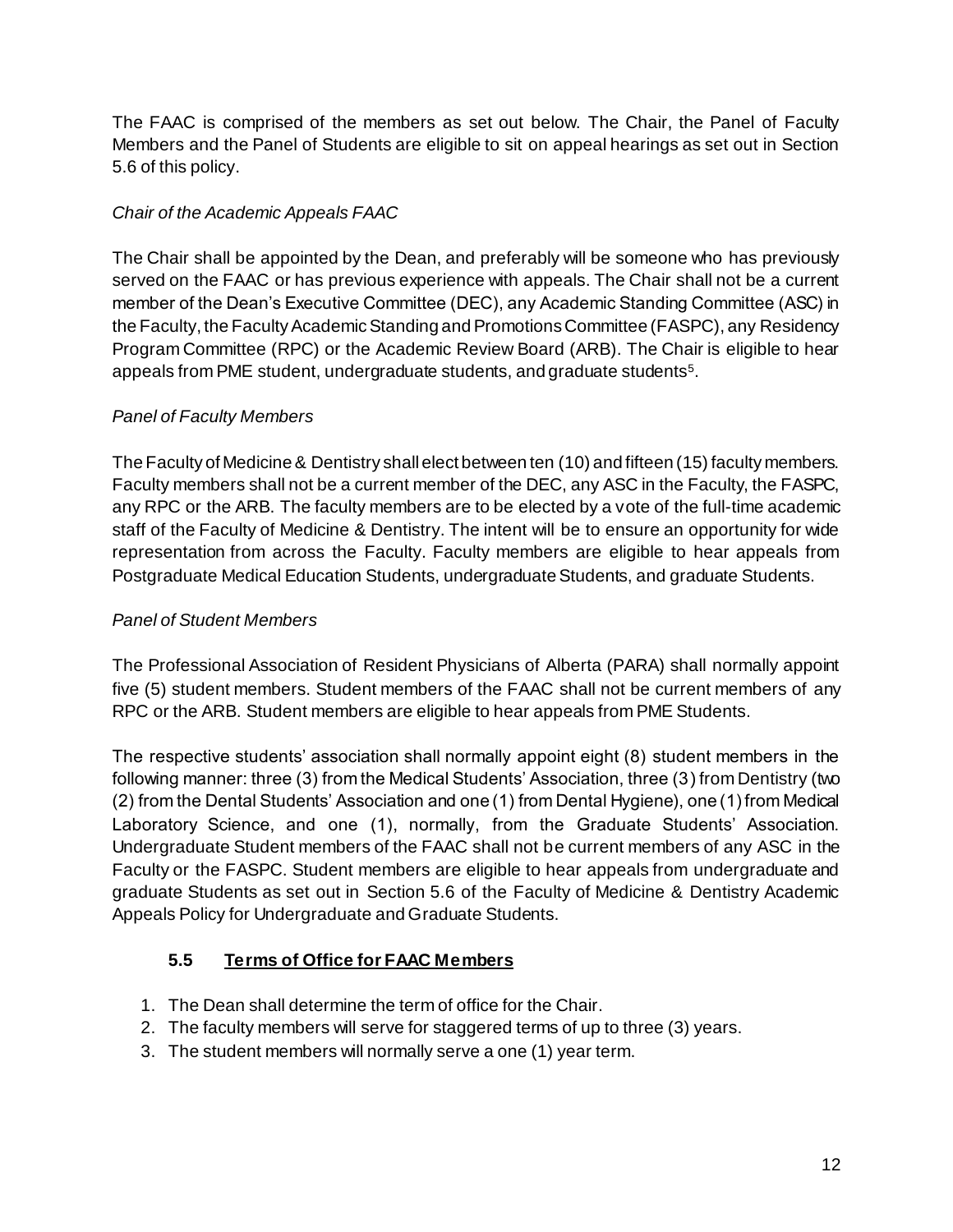4. Any Panel Member who has been called to serve on the FAAC for a particular case may complete his or her service on that case even if his or her term expires, or in the case of student members, the student graduates.

## **5.6 Constituting the Panel to Hear an Appeal**

- 1. The FAAC members constituted to hear an appeal shall consist of the Chair, two (2) other faculty members, and two (2) student members (hereinafter referred to as the "Panel").
- 2. If the Chair of the FAAC is not able to Chair a hearing, the Vice-Dean, Education, shall have the discretion to appoint a faculty member as Chair for a hearing. The Vice-Dean, Education, may appoint the Chair from among the elected faculty members of the FAAC, or from outside the FAAC.
- 3. For each appeal, the Chair will constitute the Panel, as set out below, from the Panel of Faculty Members and the Panel of Students. In cases where members are unavailable, the Vice-Dean, Education, or the Chair may appoint members as noted in this section:
	- a. No Panel member shall have been involved previously in the academic matter being appealed;
	- b. If no faculty members from the Panel of Faculty Members are available, the Chair of the FAAC, or the Vice-Dean, Education, may appoint from outside the Panel of Faculty Members other faculty members to constitute the Panel. In such cases, both parties will be given the opportunity to challenge potential members of the Panel as noted in Section 6.1.2;
	- c. The two students on the hearing Panel shall normally be the students appointed by PARA; however, if no student members from the Panel of Student Members are available, the Chair of the FAAC or the Vice-Dean, Education, may contact PARA to appoint from outside the Panel of Student Members other student members to constitute the Panel. In such cases, both parties will be given the opportunity to challenge potential members of the Panel as noted in Section 6.1.2;
	- d. Panel members will be asked in advance of a hearing to declare any possible bias. If a Panel member declares such a bias, a member from the same category will be selected from the members that both parties were given an opportunity to challenge.

## **6. FAAC Procedures**

## **6.1 Procedures Prior to an FAAC Hearing**

- 1. Upon receipt of an appeal, the Vice-Dean, Education, shall:
	- a. provide the name of the Chair to the Appellant and Respondent, and to the extent possible, provide the date being considered by the Chair for the hearing;
	- b. provide the Appellant and Respondent with a written acknowledgement of the appeal;
	- c. provide a copy of the appeal and all documents provided by the Appellant;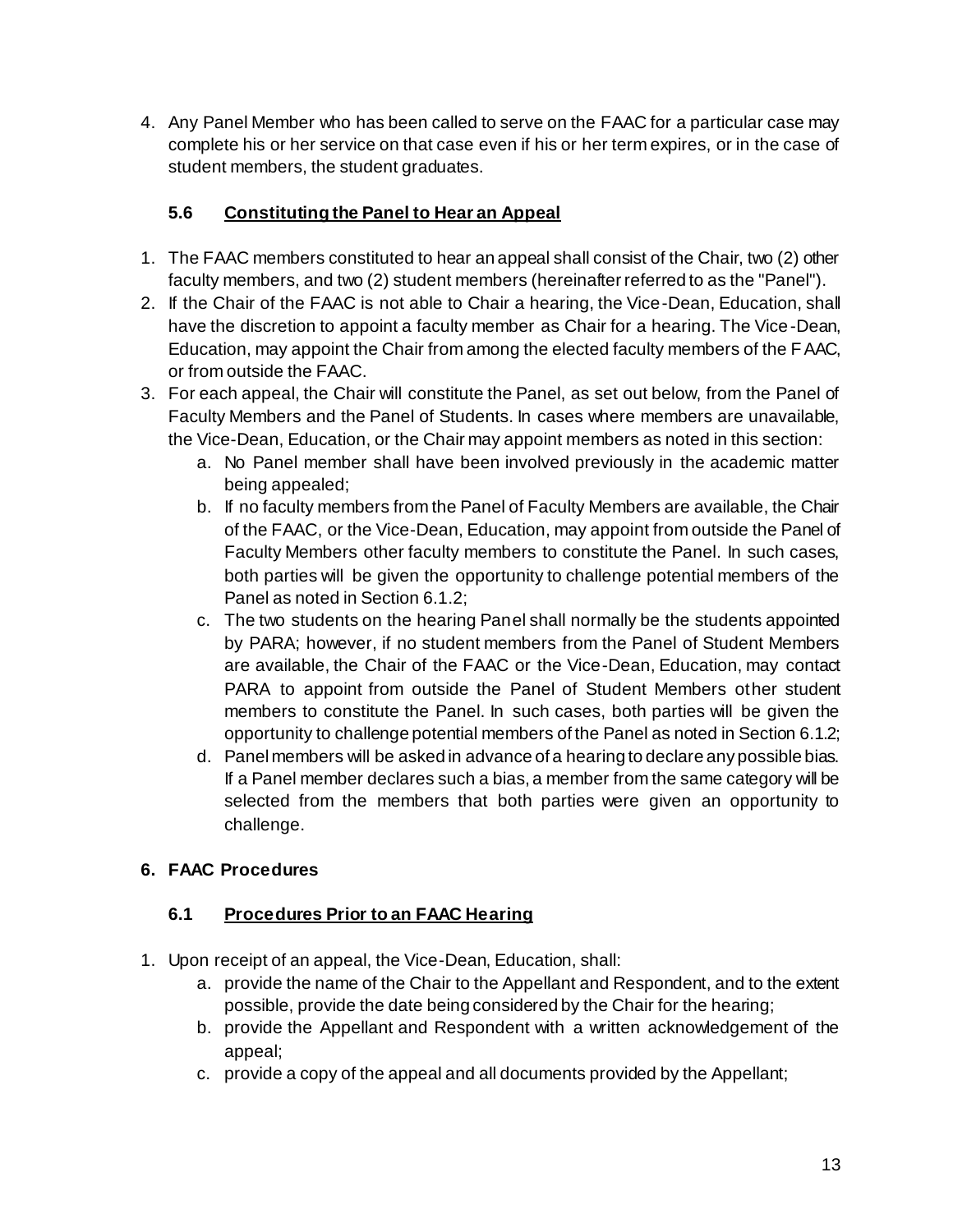- d. provide the Appellant and Respondent with a list of On-Campus Sources of Assistance
- e. advise the Respondent that his or her response must include the following minimum information:
	- i. response to the Appellant's grounds for appeal; and
	- ii. any documentation that the Respondent plans to refer to at the hearing.
- f. provide the Appellant and the Respondent with the FAAC membership list;
- g. advise the Respondent that a response is required within fifteen (15) Working Days of the deemed receipt of the Student's appeal.
- 2. The Appellant and Respondent will have five (5) Working Days after receipt of the FAAC membership lists to lodge any challenge requesting that a Chair or a panel member not serve on the appeal. Challenges may only be made on the grounds that the Chair or panel member may have a bias that would prevent a fair hearing. The challenge must include written reasons to support the challenge. The Chair shall consider and rule upon the challenge. The decision of the Chair will be made without receiving further submissions and shall be final and binding.
- 3. Neither party shall have independent direct contact with the Chair about the appeal prior to the hearing. In the event that a procedural issue is raised before the hearing, the Vice-Dean, Education, will refer the matter to the Chair. The Chair will make a decision on the issue and before doing so may consult with the Vice-Dean, Education, and may consult with members of the Panel. At the request of the Vice-Dean, Education, or one of the parties, the Vice-Dean, Education, may ask the Chair to speak with both parties, and/or their advisors, directly and together. The decision of the Chair shall be final and binding.
- 4. Once the appeal has been received, either the Appellant or the Respondent may request in writing an extension of any future time limits. The Chair may extend any of the time limits where he or she is of the opinion that the Appellant or Respondent has reasonable grounds for requesting such extension. The decision of the Chair may be made without a hearing and shall be final and binding.
- 5. The Appellant and Respondent must notify the Vice-Dean, Education, immediately upon selecting an Advisor for purposes of representation at the FAAC hearing. This information will be provided to the Chair, the other party, and the Panel, if constituted.
- 6. If either the Appellant or Respondent plans to call witnesses, then that party must provide a witness list to the Vice-Dean, Education, at least five (5) Working Days prior to the hearing date. The Vice-Dean, Education, shall ensure that as witnesses become known, the other party and the Panel are informed as to the identity of the witnesses. Each party is responsible for securing the attendance of their witnesses at the hearing.

## **6.2 The FAAC Hearing Date**

- 1. The Chair shall set a time and place for the hearing of the appeal.
- 2. The Faculty shall normally establish pre-set hearing dates. The soonest available hearing date will normally be assigned by the Chair taking into account the need for parties to be provided with reasonable notice of the hearing date.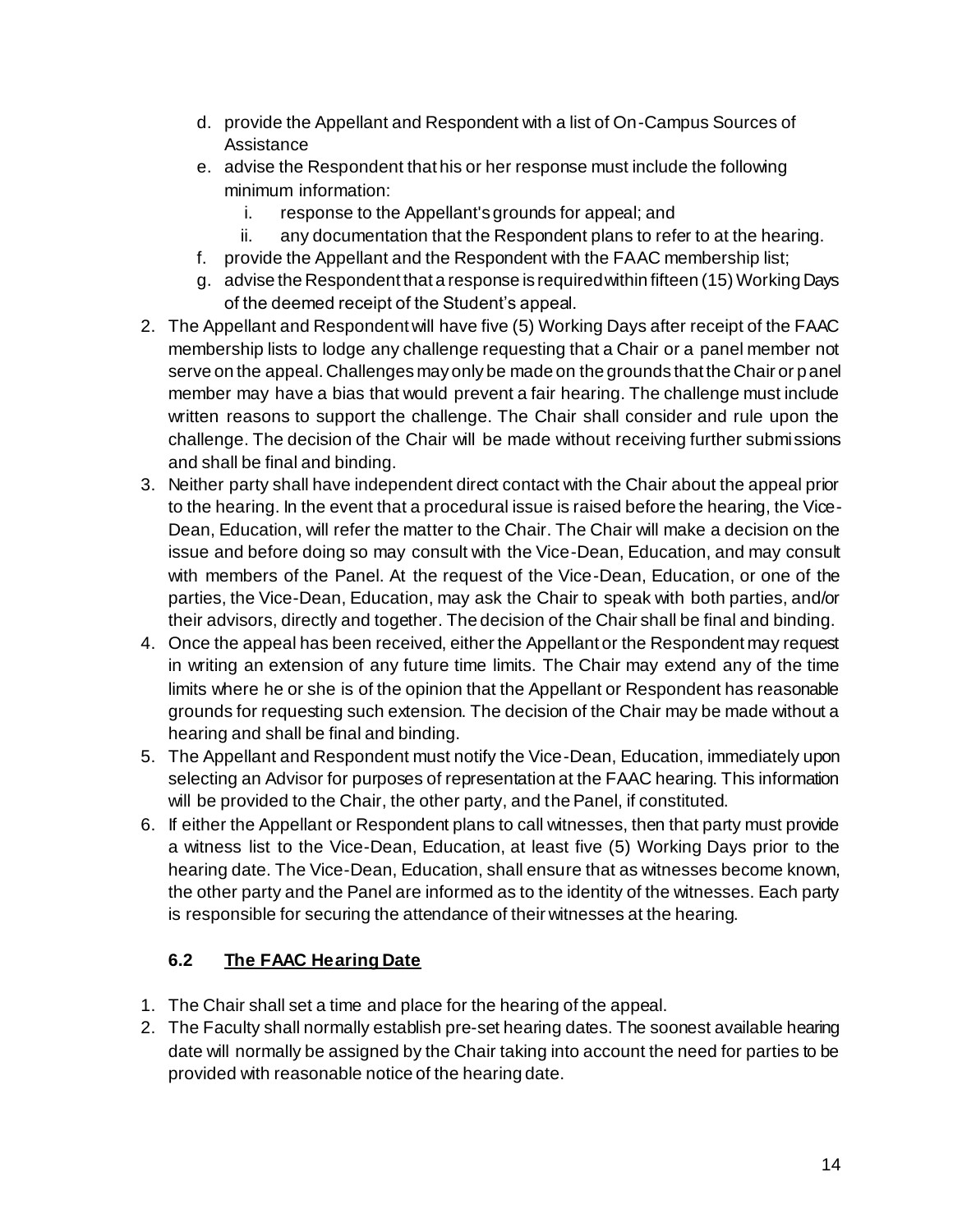- 3. If the time of the hearing is after the start of the academic year, the Appellant may be permitted a temporary registration, which is subject to cancellation if the appeal is denied. However, no temporary registration will be permitted if, in the opinion of the Dean, a case of Public Safety is involved. In accordance with Section 23.9.10 of the University of Alberta Calendar students who owe money to the University will not have access to registration.
- 4. The Chair shall provide the Panel Members, the Appellant, the Respondent and their respective Advisors with: a. the date, time and place of the appeal hearing; and b. the appeal, the response, and any documentation received from the parties.

### **6.3 Procedures at the FAAC Hearing**

- 1. The quorum for the Panel shall be the Chair, one faculty member, and one student.
- 2. Decisions of the Panel shall be by majority vote, with the Chair casting a vote in all cases.
- 3. Prior to hearing the case the Panel shall:
	- a. determine whether the appeal falls within its jurisdiction; and
	- b. take the necessary steps to familiarize themselves with the relevant regulations that govern the Student's program.
- 4. If the Appellant or Respondent does not appear on the date set for the hearing of the appeal, the Panel may, in its discretion, reschedule the hearing or proceed with the hearing in the absence of the Appellant or the Respondent.
- 5. Both parties and the Panel may call and question witnesses and may call evidence.
- 6. The Appellant and Respondent may each be accompanied by one Advisor.

## **6.4 FAAC Suggested Hearing Procedures**

The FAAC shall conduct hearings in a manner which, in its sole discretion, it considers proper. All determinants of process shall be made by the Chair. The hearing will normally follow these procedures, which the FAAC may vary:

- 1. The Chair shall make an opening statement to introduce the parties to the appeal;
- 2. The Chair shall explain the rules of decorum, review the procedures to be followed, and confirm the jurisdiction of the FAAC. The Appellant and Respondent may make statements, present evidence and ask questions as noted in this section. All questions should be directed through the Chair unless the Chair decides otherwise. The Chair shall ensure that everyone has sufficient opportunity to ask questions;
- 3. The Chair shall invite the Appellant (and/or Advisor) to make an opening statement and present his or her case;
- 4. The Chair shall invite the Respondent (and/or Advisor) to question the Appellant.
- 5. The Panel may question the Appellant;
- 6. The Appellant's witnesses shall be called by the Chair one at a time and shall be present only while they are providing evidence. The witnesses shall be questioned first by the Appellant (and/or Advisor), then by the Respondent (and/or Advisor), and finally by the Panel. The Appellant (and/or Advisor) may then re-question the witness but only on matters that have arisen in the course of the previous questioning by the aforementioned parties;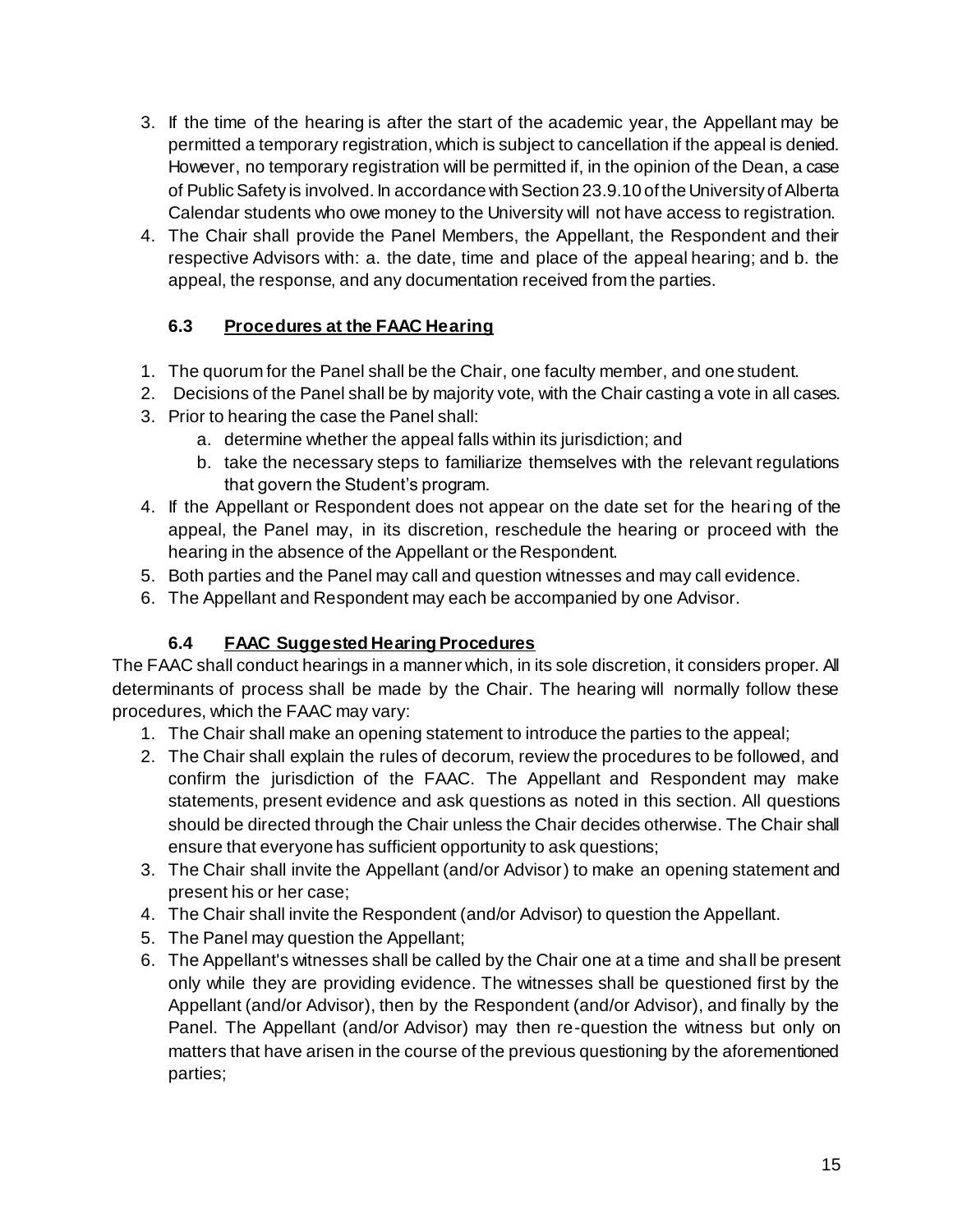- 7. When questioning is concluded, the witness shall be dismissed by the Chair. The questioning procedures shall be repeated for each witness;
- 8. The Chair shall invite the Respondent (and/or Advisor) to make an opening statement and present the case;
- 9. The Chair shall invite the Appellant (and/or Advisor) to question the Respondent.
- 10. The Panel may question the Respondent;
- 11. The Respondent's witnesses shall be called by the Chair one at a time and shall be present only while they are providing evidence. The witnesses shall be questioned first by the Respondent (and/or Advisor); next by the Appellant (and/or Advisor); and finally by the Panel. The Respondent (and/or Advisor) may re-question the witnesses but only on matters that have arisen in the course of the previous questioning by the aforementioned parties;
- 12.When questioning is concluded, the witness shall be dismissed by the Chair. The questioning procedures shall be repeated for each witness;
- 13. The Chair shall invite the Appellant (and/or Advisor) to present any evidence he or she may have by way of rebuttal. Such evidence shall be subject to questioning by the Respondent (and/or Advisor), followed by the Panel;
- 14. The Chair shall invite the Appellant (and/or Advisor) to make a brief closing statement which is not subject to questioning;
- 15. The Chair shall invite the Respondent (and/or Advisor) to make a brief closing statement which is not subject to questioning;
- 16. The Chair shall adjourn the hearing for the Panel's deliberation; the Appellant and Respondent (and Advisors) shall leave the hearing; and
- 17. The Panel shall deliberate and reach a decision by majority vote.

#### **6.5 Communicating the Decision of the FAAC**

- 1. Where practical, the Chair will communicate the decision to the Vice-Dean, Education. The Vice-Dean, Education, will relay the decision to the Appellant (and Advisor) and the Respondent (and Advisor).
- 2. The Chair shall submit the Written Reasons of the FAAC, normally, within ten (10) Working Days of the decision being reached. The Written Reasons shall be signed by the Chair and provided to the Vice-Dean, Education. The Vice-Dean, Education, shall then send a copy of the decision to the Appellant (and Advisor), the Respondent (and Advisor), and the Dean.
- 3. In the event of an unsuccessful Academic Standing appeal, the Vice-Dean, Education, is responsible for informing the Student of his or her right of appeal to the GFC AAC. In such cases, the Student must appeal within the time limit of fifteen (15) Working Days, as set out in the University's Academic Appeals Policy. All information as set out in Section 1.1.3 of the University's Academic Appeals Policy must be provided to the Student. <sup>6</sup>
- 4. In the event of a successful Academic Standing appeal, where the FAAC imposes conditions which must be met by the Student, the Vice-Dean, Education, shall inform the Student that an appeal of the conditions can be made to the GFC AAC. In such cases, the Student must appeal within the time limit of fifteen (15) Working Days, as set out in the University's Academic Appeals Policy. It is also important to note for Students that if they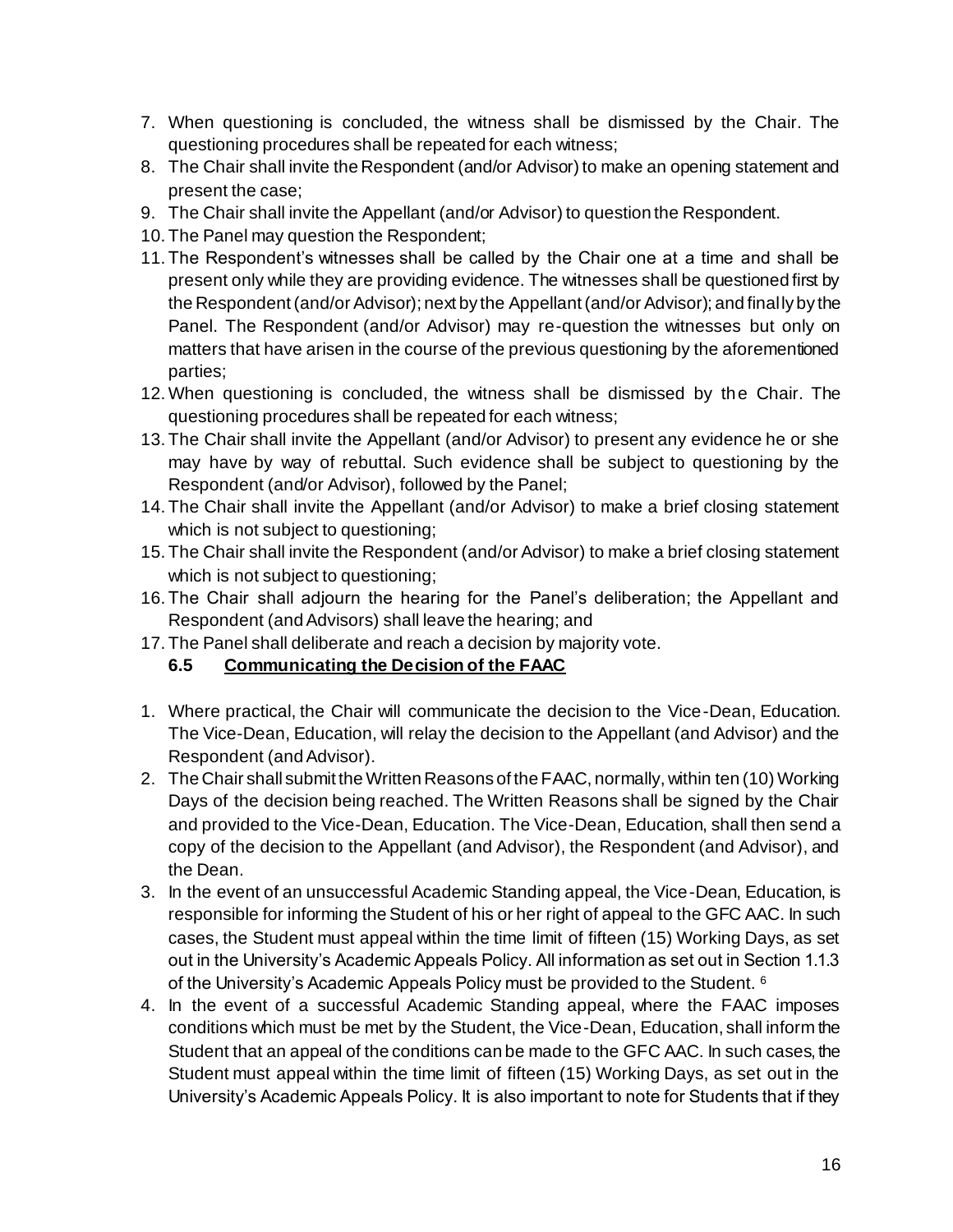fail to appeal the conditions at the time they are set out, should the Student subsequently fail to fulfill the required conditions, further appeal rights are waived (both at the Faculty level and at the level of the GFC AAC). All information as set out in Section 1.1.3 of the University's Academic Appeals Policy must be provided to the Student.

5. Students who believe that there has been a miscarriage of justice in the hearing of their Academic Standing appeal (other than an appeal of a grade) by the FAAC may appeal to the GFC AAC. The definition of miscarriage of justice can be found on the University Governance website at:

<http://www.governance.ualberta.ca/StudentAppeals/AcademicAppealsPolicy.aspx>

### **6.6 Confidentiality of Hearing and Material**

- 1. Subject to existing University rules and/or regulations governing the confidentiality of information, all documents related to the appeal shall be made available to the Panel, both parties, and their respective Advisors.
- 2. Hearings are closed and all materials related to the hearings are confidential.
- 3. At the discretion of the Chair, incoming members of the FAAC may attend the hearing as Observers. Observers play no active role in the hearing. The Faculty allows for their attendance as part of the training process for Chairs and FAAC members.

#### **7. Service and Notification**

- 1. Notifications, decisions and other appeal materials sent by the Faculty may be
	- a. sent by electronic mail to the Appellants official campus (ualberta.ca email). Electronic mail notifications alerting PME Students that grades have been posted on One45, or any subsequent assessment database adopted by the Faculty, will constitute notification of a grade; electronic mail notification will be deemed to have occurred the next University business day (Working Day) after the email is sent for the purpose of this appeals process.
	- b. hand-delivered
	- c. delivered by courier, or
	- d. sent by any method of delivery offered by Canada Post
	- e. In cases where Appellants have an official campus address, material may be sent to that address by campus mail.
	- f. Alternatively, at the Appellant's request, the Appellant may pick up the material, decision or notification at an arranged place. If the Appellant fails to do so the Faculty will decide which method of delivery will be used.
- 2. When sent by Canada Post, campus mail or courier, notifications, decisions and appeal materials shall be sent to the last address provided by the Appellant to the University.
- 3. Delivery is deemed to have been effected
	- a. Electronic communications sent by the University will be deemed received the next University business day (Working Day) after the day the e-mail was sent in accordance with the University's Electronic Communication Policy for Students, (University Calendar, Section 20.3);
	- b. on the date of pick-up;